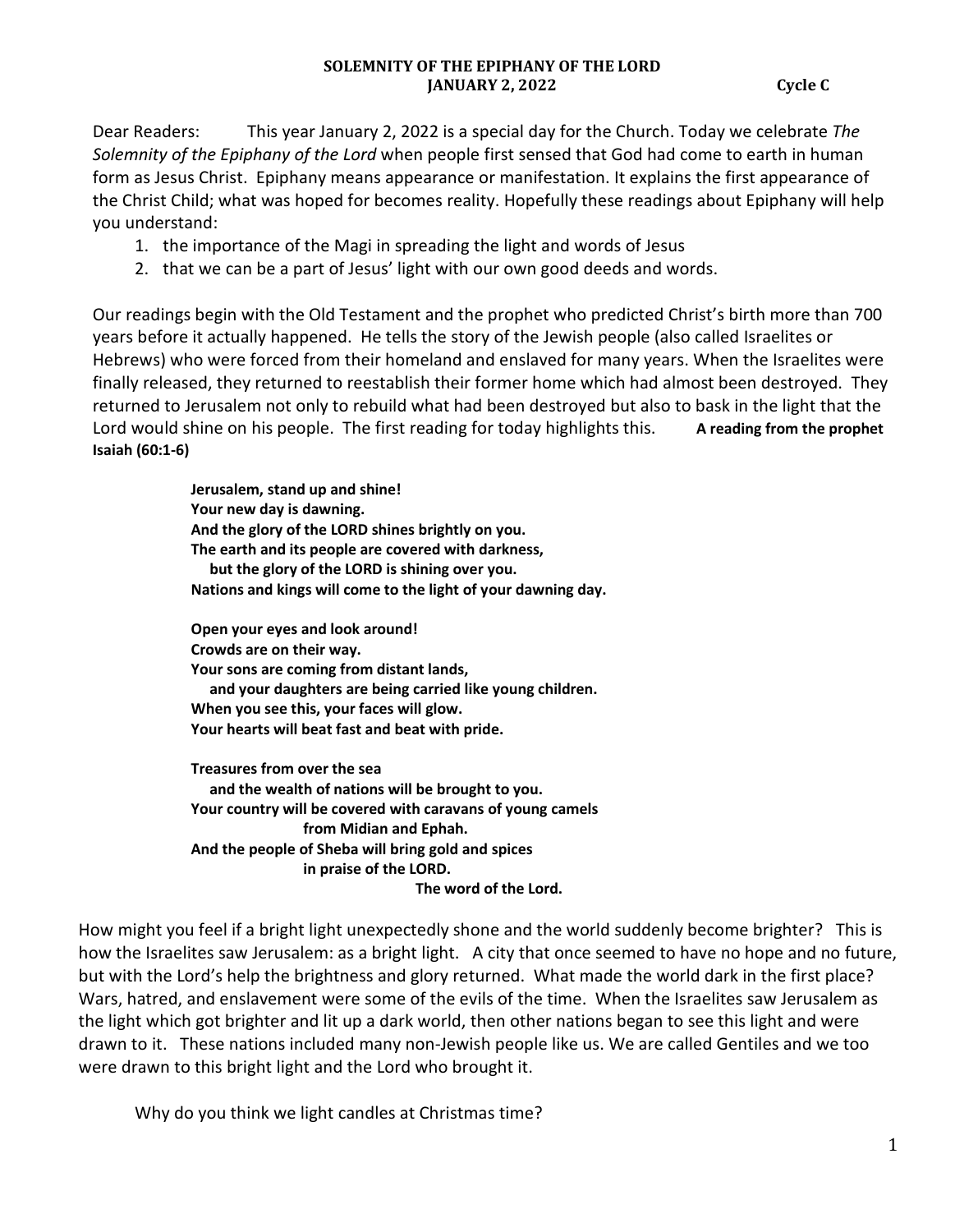This **week's Responsorial Psalm (72:1,2, 10abc, 10de-11)** tells us that everyone on earth will adore the Lord because of what he has done for his people.

**R/: Lord, every nation on earth will adore you.** 

**Please help the king to be honest and fair just like you, our God**.

**R/: Lord, every nation on earth will adore you.** 

**Let him be honest and fair with all your people especially the poor.** 

**R/: Lord, every nation on earth will adore you. . . .** 

What kind of King or leader are the people looking for? **Honest and fair like God.** Why is this important? **There have been** *too many cruel Kings and leaders***.** What King are they looking for? (hint: What king was born on Christmas Day?)

The next reading is from the letter of St Paul to the **Ephesians (3:2-3a,5-6).** After Jesus' death St. Paul became an important disciple of Jesus. He travelled all over to inform the people about Christ and the word of God. During that time he often wrote to the people in various important cities telling them what was happening. Ephesus was an large city in what is now north western Turkey. Today's letter was about God's plan of salvation.

**Brothers and sisters: You have heard of the stewardship of God's grace That was given to me for your benefit, . . . It has now been revealed to his holy apostles and prophets by the Spirit: that the Gentiles are coheirs, members of the same body, and copartners in the promise in Christ Jesus through the gospel. The word of the Lord.** 

This reading is especially important because it shows us how God's plan of salvation includes us Gentiles as joint heirs, joint members, joint partners with the Jewish people in the Gospel of Jesus Christ.

The final reading below is the **Gospel (Matthew 2:1-12)**. Be sure to notice the words printed in bold type. It reveals the story of the Magi and how they journeyed to Bethlehem and discovered the importance of the Baby Jesus and where he was born. They were wise men from the East searching to find the king, Christ Jesus. At that time Herod was the Roman assigned ruler King of Judea the region where Bethlehem was located. He was afraid of the birth of this very special baby who was to become King according to the prophets and chief priests. This king was to shepherd his people "Israel" which meant that he would become a great leader. Herod was so greedy for power and his fear so great that he intended to kill the baby Jesus so that this could not happen.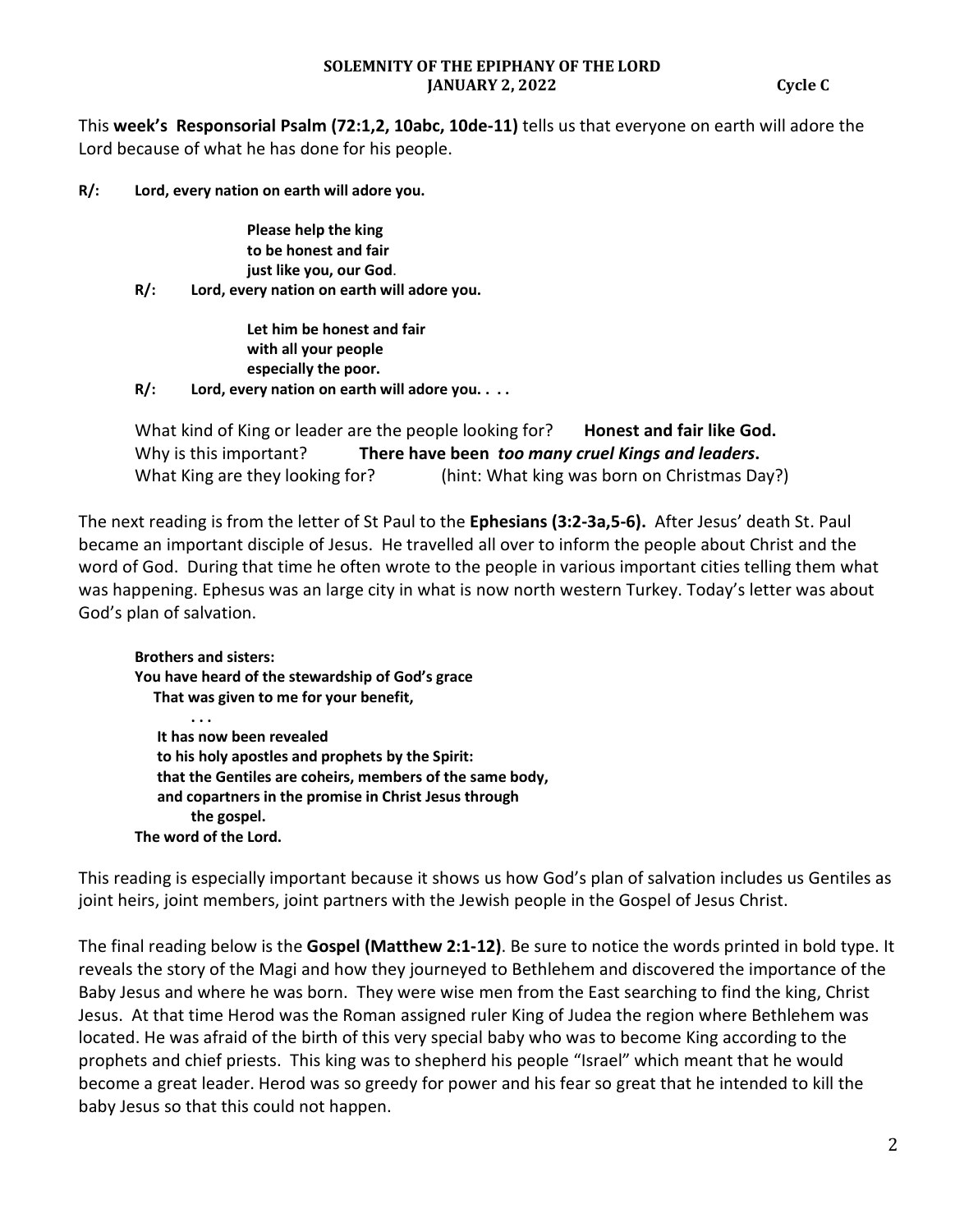When Jesus was born in the village of Bethlehem *in Judea, Herod was king*. During this time some *wise men from the east came to Jerusalem* and said,

"Where is the child born to be *king of the Jews*? We *saw his star in the east* and have come to worship him."

When *King Herod* heard about this, he *was worried*, and so was everyone else in Jerusalem. *Herod brought together all the chief priests* and the teachers of the Law of Moses and asked them, "Where will the Messiah be born?"

They told him,

 "*He will be born in Bethlehem, just as the prophet wrote*, *'Bethlehem* in the land of Judea, you are very important among the towns of Judea. *From your town will come a leader, Who will be like a shepherd for my people Israel*.'"

*Herod secretly called in the wise men* 

and asked them when they had first seen the star.

He told them, "Go to Bethlehem and search carefully for the child. As soon as you find him, let me know. *I want to go and worship him too*."

The wise men listened to what the king said and then left. *And the star they had seen in the east went on ahead of them until it stopped over the place where the child was.*  They were thrilled and excited to see the star.

(continued below)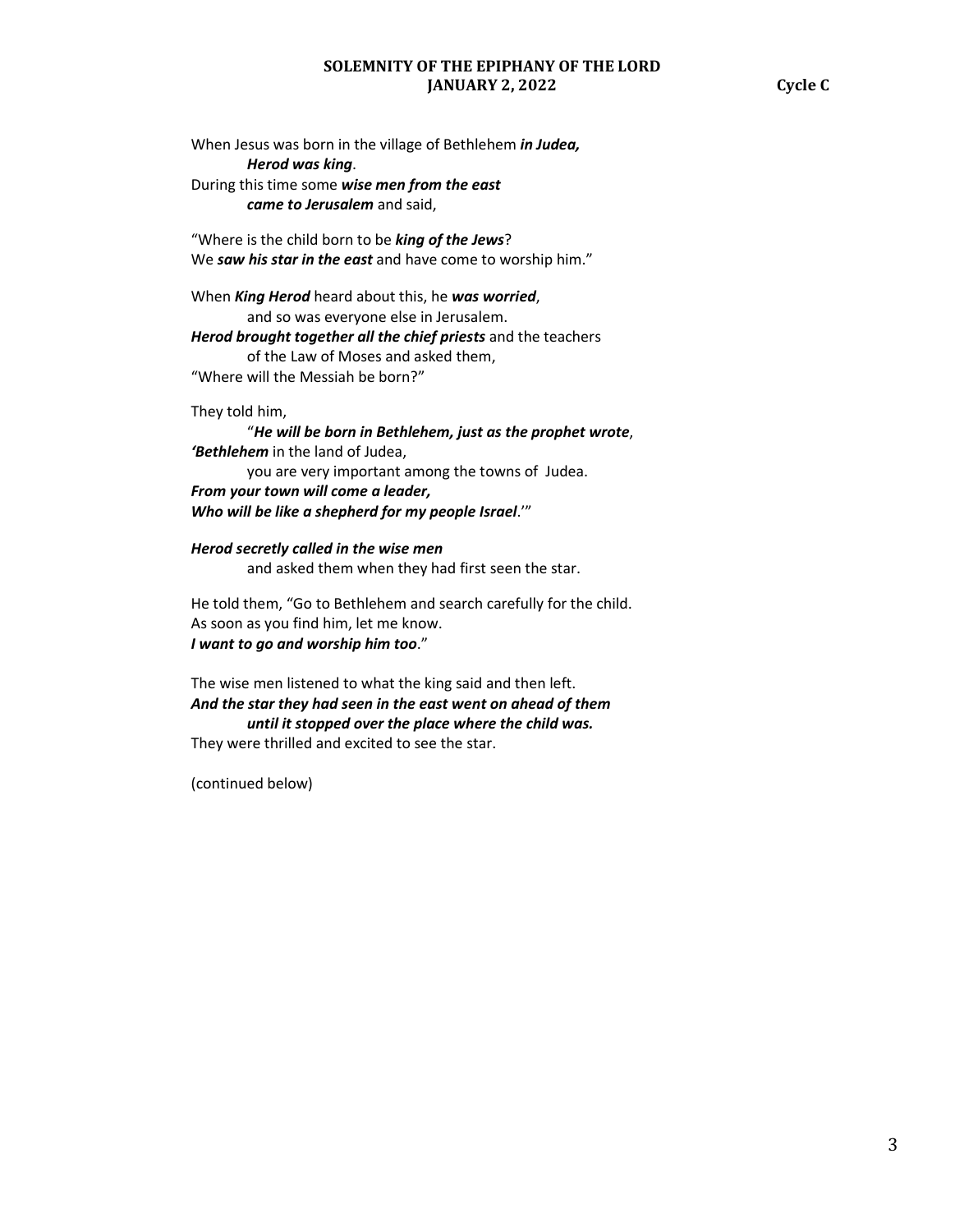

 When the men went into the house and *saw the child with Mary, his mother*, they kneeled down and *worshipped him*. They took out their gifts *gold, frankincense, and myrrh* and gave them to him. *Later they were warned in a dream not to return to Herod and they went back home by another road.*  The Gospel of the Lord

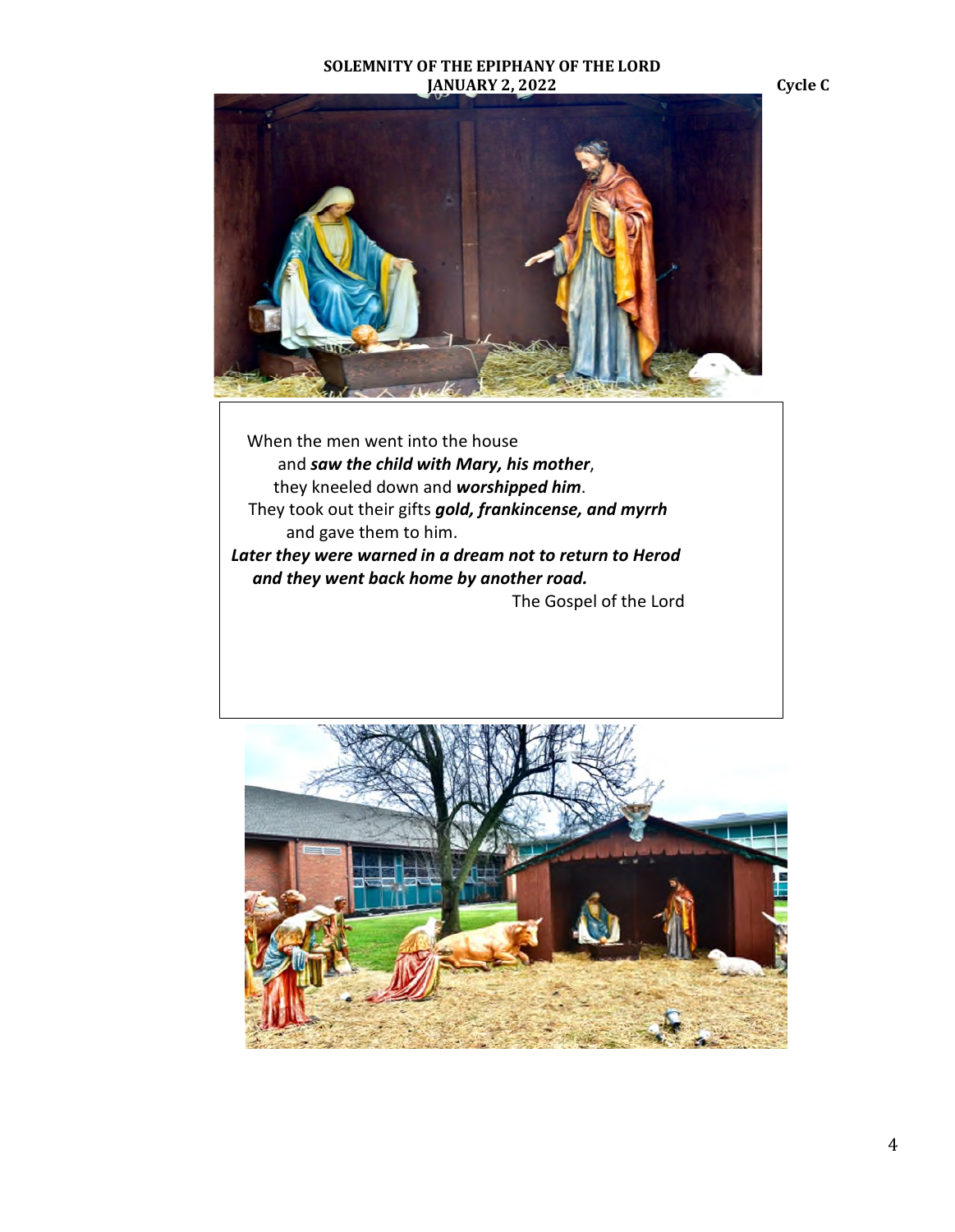# **QUESTIONS**

- 1. Who were the first people to visit the infant Jesus?
- 2. Why were the shepherds the first? How did they get there so fast?
- 3. Who were the Magi? Why is that important?
- 4. Who was Herod?
- 5. Is Herod a good King like the one described in Psalm 72? Why or why not?
- 6. What is Herod afraid of?
- 7. What gifts did the Magi bring for Jesus? Why did they bring these particular gifts?
- 8. Why did the Magi decide not to go back to Herod after seeing the infant Jesus?
- 9. Why did they take a different route home?
- 10. Like the Magi we want to show our love. Jesus asks us to honor our parents. What present can you give Jesus that shows him that you love him and you love and honor your family?